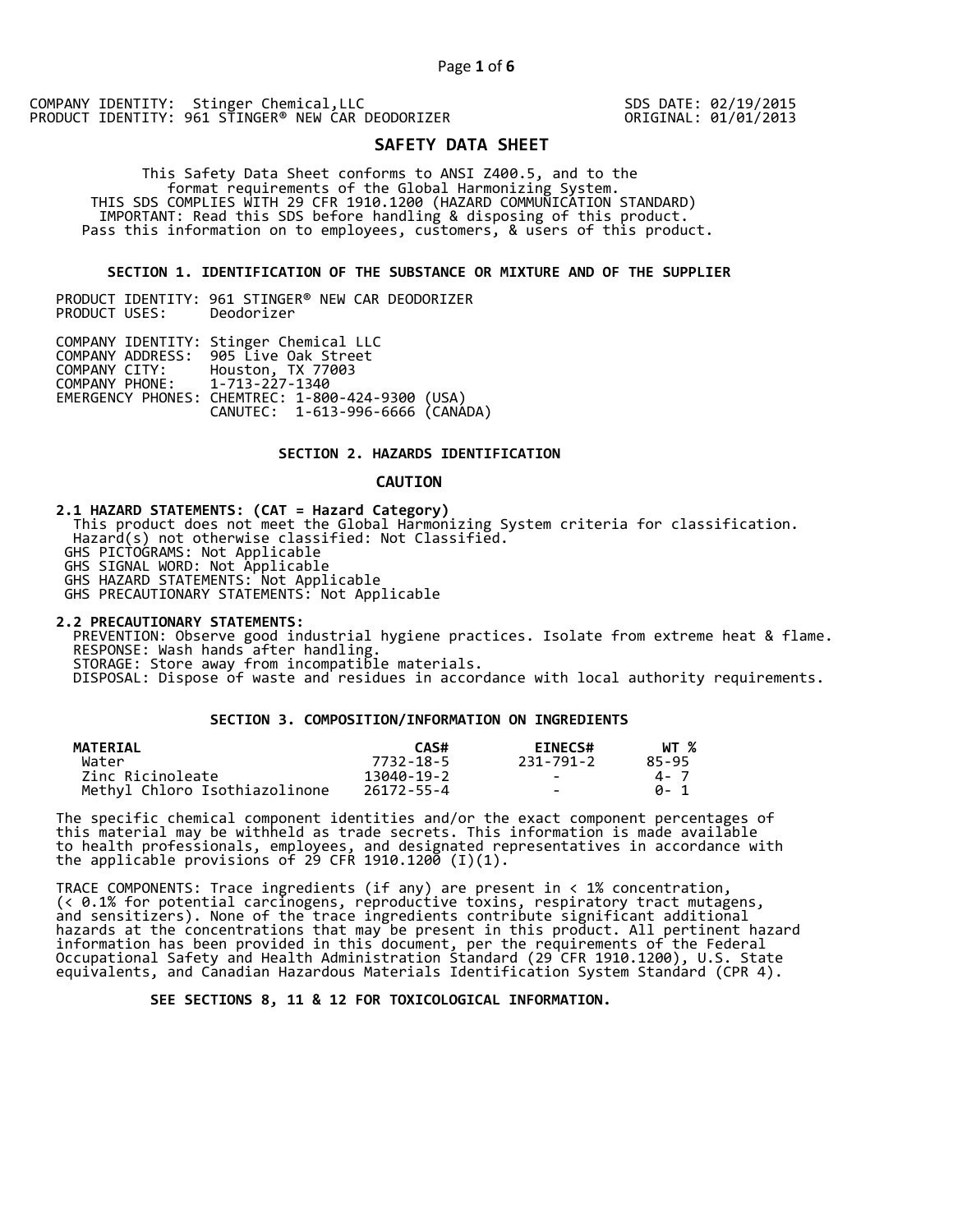COMPANY IDENTITY: Stinger Chemical LLC PRODUCT IDENTITY: 961 STINGER® NEW CAR DEODORIZER

SDS DATE: 02/19/2015 ORIGINAL: 01/01/2013

#### **SECTION 4. FIRST AID MEASURES**

4.1 MOST IMPORTANT SYMPTOMS/EFFECTS, ACUTE & CHRONIC: See Section 11 for Symptoms/Effects (acute & chronic).

- 4.2 EYE CONTACT: For eyes, flush with plenty of water for 15 minutes & get medical attention.
- 4.3 SKIN CONTACT: In case of contact with skin immediately remove contaminated clothing. Wash with soap & water.

4.4 INHALATION:

 After high vapor exposure, remove to fresh air. If breathing is difficult, give oxygen. If breathing has stopped, trained personnel should immediately begin artificial respiration. If the heart has stopped, trained personnel should immediately begin cardiopulmonary resuscitation (CPR).

4.5 SWALLOWING: Rinse mouth. GET MEDICAL ATTENTION IMMEDIATELY. Do NOT give liquids to an unconscious or convulsing person.

#### **SECTION 5. FIRE FIGHTING MEASURES**

- 5.1 FIRE & EXPLOSION PREVENTIVE MEASURES: NO open flames.
- 5.2 SUITABLE (& UNSUITABLE) EXTINGUISHING MEDIA: Use dry powder.
- 5.3 SPECIAL PROTECTIVE EQUIPMENT & PRECAUTIONS FOR FIRE FIGHTERS: Water spray may be ineffective on fire but can protect fire-fighters & cool closed containers. Use fog nozzles if water is used. Do not enter confined fire-space without full bunker gear. (Helmet with face shield, bunker coats, gloves & rubber boots).

5.4 SPECIFIC HAZARDS OF CHEMICAL & HAZARDOUS COMBUSTION PRODUCTS: SLIGHTLY COMBUSTIBLE! Isolate from oxidizers, heat, & open flame. Closed containers may explode if exposed to extreme heat. Applying to hot surfaces requires special precautions. Continue all label precautions!

# **SECTION 6. ACCIDENTAL RELEASE MEASURES**

- 6.1 PERSONAL PRECAUTIONS, PROTECTIVE EQUIPMENT & EMERGENCY PROCEDURES: Keep unprotected personnel away. Wear appropriate personal protective equipment given in Section 8.
- 6.2 ENVIRONMENTAL PRECAUTIONS: Keep from entering storm sewers and ditches which lead to waterways.
- 6.3 METHODS & MATERIAL FOR CONTAINMENT & CLEAN-UP: Stop spill at source. Dike and contain. Collect leaking & spilled liquid in sealable containers as far as possible.

# **SECTION 7. HANDLING AND STORAGE**

7.1 PRECAUTIONS FOR SAFE HANDLING: Isolate from oxidizers, heat, & open flame. Avoid prolonged or repeated Avoid prolonged or repeated contact. Consult Safety Equipment Supplier. Avoid free fall of liquid. Ground containers when transferring. Do not flame cut, braze, or weld. Continue all label precautions!

7.2 CONDITIONS FOR SAFE STORAGE, INCLUDING ANY INCOMPATIBILITIES: Isolate from strong oxidants. Do not store above 49 C/120 F. Keep container tightly closed & upright when not in use to prevent leakage.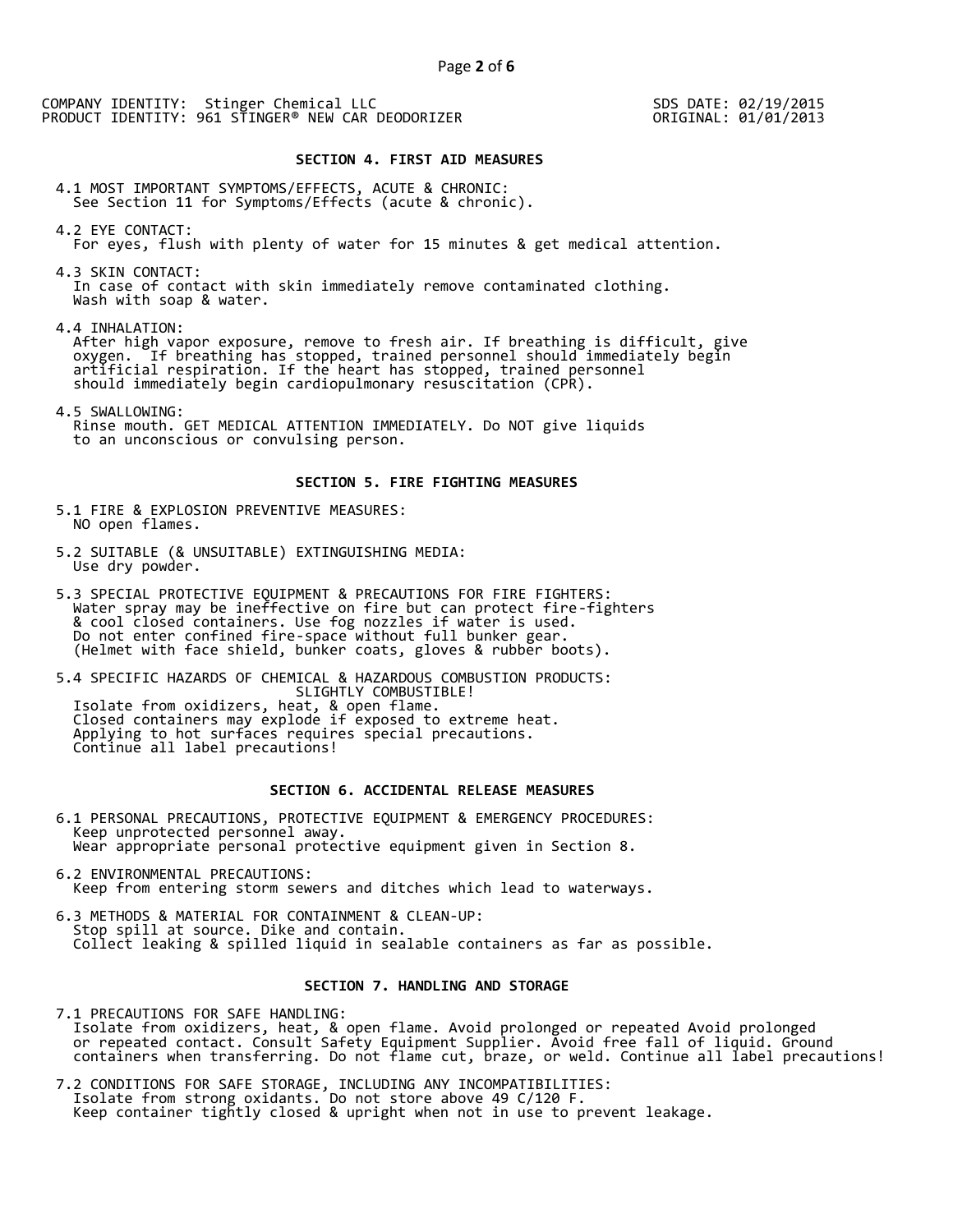SDS DATE: 02/19/2015 ORIGINAL: 01/01/2013

## **SECTION 8. EXPOSURE CONTROLS/PERSONAL PROTECTION**

| 8.1 EXPOSURE LIMITS:<br><b>MATERIAL</b> | CAS#       |                          | EINECS# TWA (OSHA)   | TLV (ACGIH) |
|-----------------------------------------|------------|--------------------------|----------------------|-------------|
| Water                                   | 7732-18-5  |                          | 231-791-2 None Known | None Known  |
| Zinc Ricinoleate                        | 13040-19-2 | <b>Contract Contract</b> | None Known           | None Known  |
| Methyl Chloro Isothiazolinone           | 26172-55-4 | <b>Contract Contract</b> | None Known           | None Known  |

This product contains no EPA Hazardous Air Pollutants (HAP) in amounts  $> 0.1\%$ .

#### 8.2 APPROPRIATE ENGINEERING CONTROLS:

RESPIRATORY EXPOSURE CONTROLS

 A respiratory protection program that meets OSHA 29 CFR 1910.134 and ANSI Z86.2 requirements or European Standard EN 149 must be followed whenever workplace conditions warrant a respirator's use.

VENTILATION<br>LOCAL EXHAUST: LOCAL EXHAUST: Necessary MECHANICAL (GENERAL): Acceptable<br>SPECIAL: None OTHER: None SPECIAL: None OTHER: None Please refer to ACGIH document, "Industrial Ventilation, A Manual of Recommended Practices", most recent edition, for details.

#### 8.3 INDIVIDUAL PROTECTION MEASURES, SUCH AS PERSONAL PROTECTIVE EQUIPMENT: PERSONAL PROTECTIONS: Wear OSHA Standard goggles or face shield. Consult Safety Equipment Supplier. Wear goggles, face shield, gloves, apron & footwear impervious to material. Wash clothing before reuse.

WORK & HYGIENIC PRACTICES:

 Provide readily accessible eye wash stations & safety showers. Wash at end of each workshift & before eating, smoking or using the toilet. Promptly remove clothing that becomes contaminated. Destroy contaminated leather articles. Launder or discard contaminated clothing.

# **SECTION 9. PHYSICAL & CHEMICAL PROPERTIES**

| APPEARANCE:                                          | Liquid,                                        |
|------------------------------------------------------|------------------------------------------------|
| ODOR:                                                | Opaque, WHITE                                  |
| ODOR THRESHOLD:                                      | Not Available                                  |
| pH (Neutrality):                                     | $7.8 - 8.2$                                    |
| MELTING POINT/FREEZING POINT:                        | Not Available                                  |
| BOILING RANGE (IBP, 50%, Dry Point):                 | > 100 C / > 212 F (*=End Point)                |
| FLASH POINT (TÈST METHOD):                           | > 100 C / > ∠i∠<br>Not Applicable<br>Armicable |
| EVAPORATION RATE (n-Butyl Acetate=1):                | Not Applicable                                 |
| FLAMMABILITY CLASSIFICATION:                         | Class III-B                                    |
| LOWER FLAMMABLE LIMIT IN AIR (% by vol):             | 10.0 (Lowest Component)                        |
| UPPER FLAMMABLE LIMIT IN AIR (% by vol):             | Not Available                                  |
| VAPOR PRESSURE (mm of Hg)@20 C                       | 17.5                                           |
| VAPOR DENSITY (air=1):                               | 0.670                                          |
| GRAVITY @ 68/68 F / 20/20 C:                         |                                                |
| DENSITY:                                             | 0.999                                          |
| SPECIFIC GRAVITY (Water=1):                          | 1.000                                          |
| POUNDS/GALLON:                                       | 8.330                                          |
| WATER SOLUBILITY:                                    | Appreciable                                    |
| PARTITION COEFFICIENT (n-Octane/Water):              | Not Available                                  |
| AUTO IGNITION TEMPERATURE:                           | Not Applicable                                 |
| DECOMPOSITION TEMPERATURE:                           | Not Available                                  |
| TOTAL VOC'S (TVOC)*:                                 | 0.0 Vol% /0.0 g/L / 0.000 Lbs/Gal              |
| NONEXEMPT VOC'S (CVOC)*:                             | 0.0 Vol% /0.0 g/L / 0.000 Lbs/Gal              |
| HAZARDOUS AIR POLLUTANTS (HAPS):                     | 0.0 Wt% /0.0 g/L / 0.000 Lbs/Gal               |
| NONEXEMPT VOC PARTIAL PRESSURE (mm of Hg @ 20 C)     | 0.0                                            |
| VISCOSITY @ 20 C (ASTM D445):                        | Not Available                                  |
| * Using CARB (California Air Resources Board Rules). |                                                |
|                                                      |                                                |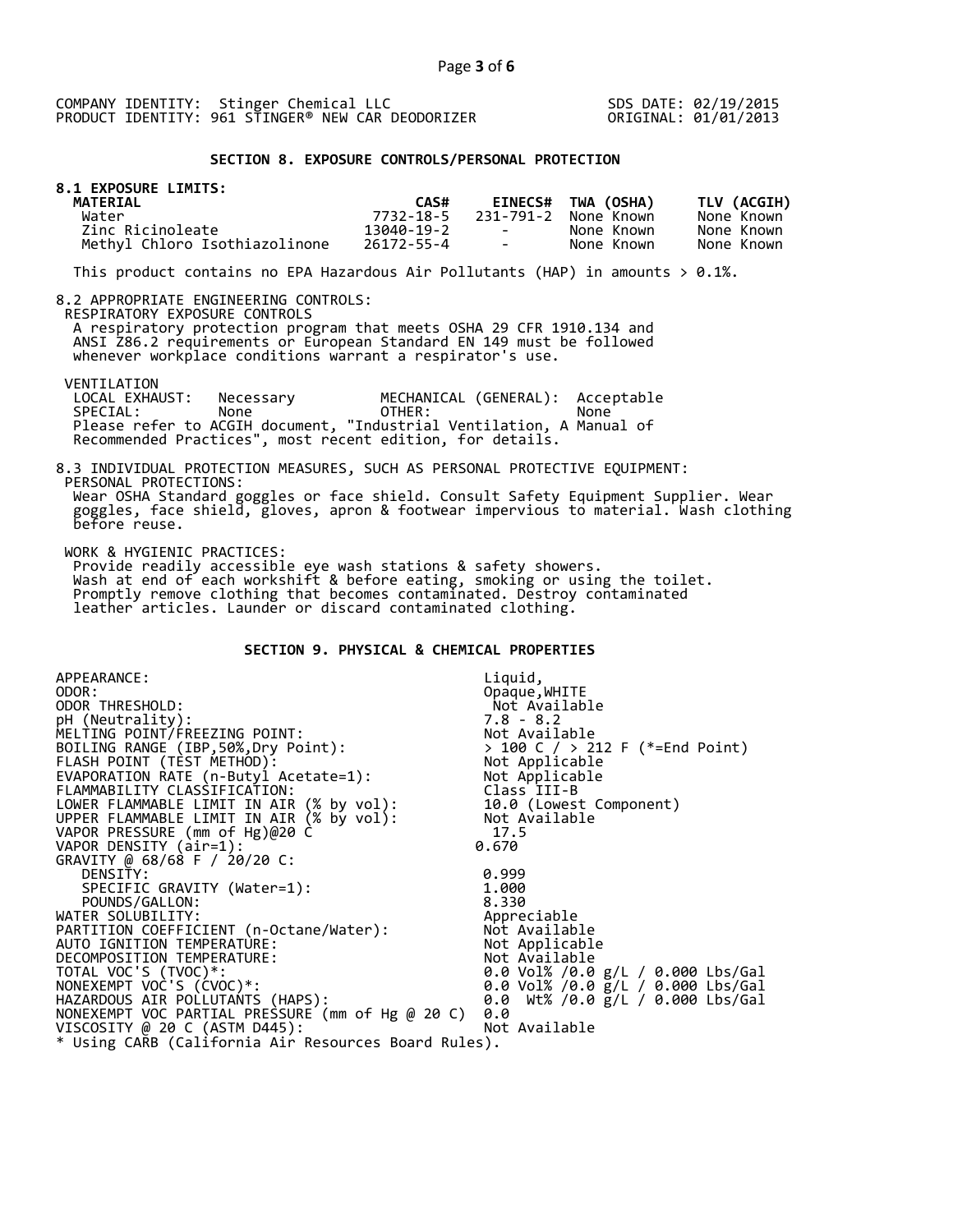COMPANY IDENTITY: Stinger Chemical LLC PRODUCT IDENTITY: 961 STINGER® NEW CAR DEODORIZER SDS DATE: 02/19/2015 ORIGINAL: 01/01/2013

#### **SECTION 10. STABILITY & REACTIVITY**

10.1 REACTIVITY & CHEMICAL STABILITY: Stable under normal conditions, no hazardous reactions when kept from incompatibles.

10.2 POSSIBILITY OF HAZARDOUS REACTIONS & CONDITIONS TO AVOID: Isolate from extreme heat, & open flame.

10.3 INCOMPATIBLE MATERIALS: Isolate from oxidizers.

10.4 HAZARDOUS DECOMPOSITION PRODUCTS: Carbon oxides, zinc oxide.

10.5 HAZARDOUS POLYMERIZATION: Will not occur.

#### **SECTION 11. TOXICOLOGICAL INFORMATION**

#### **11.1 ACUTE HAZARDS**

 11.11 EYE & SKIN CONTACT: Acute overexposure can cause irritation to skin. Acute overexposure can cause irritation to eyes.

11.12 INHALATION:

 11.13 SWALLOWING: Swallowing can cause abdominal irritation, nausea, vomiting & diarrhea.

#### **11.2 SUBCHRONIC HAZARDS/CONDITIONS AGGRAVATED**

 MEDICAL CONDITIONS AGGRAVATED BY EXPOSURE: Pre-existing disorders of any target organs mentioned in this Document can be aggravated by over-exposure by routes of entry to components of this product. Persons with these disorders should avoid use of this product.

#### **11.3 CHRONIC HAZARDS**

 11.31 CANCER, REPRODUCTIVE & OTHER CHRONIC HAZARDS: This product has no carcinogens listed by IARC, NTP, NIOSH, OSHA or ACGIH, as of this date, greater or equal to 0.1%.

11.32 TARGET ORGANS: May cause damage to target organs, based on animal data.

11.33 IRRITANCY: Irritating to contaminated tissue.

11.34 SENSITIZATION: No component is known as a sensitizer.

11.35 MUTAGENICITY: No known reports of mutagenic effects in humans.

11.36 EMBRYOTOXICITY: No known reports of embryotoxic effects in humans.

11.37 TERATOGENICITY: No known reports of teratogenic effects in humans.

11.38 REPRODUCTIVE TOXICITY: No known reports of reproductive effects in humans.

 A MUTAGEN is a chemical which causes permanent changes to genetic material (DNA) such that the changes will propagate across generational lines. An EMBRYOTOXIN is a chemical which causes damage to a developing embryo (such as: within the first 8 weeks of pregnancy in humans), but the damage does not propagate across generational lines. A TERATOGEN is a chemical which causes damage to a developing fetus, but the damage does not propagate across generational lines. A REPRODUCTIVE TOXIN is any substance which interferes in any way with the reproductive process.

# 11.4 MAMMALIAN TOXICITY INFORMATION

No mammalian information is available on this product.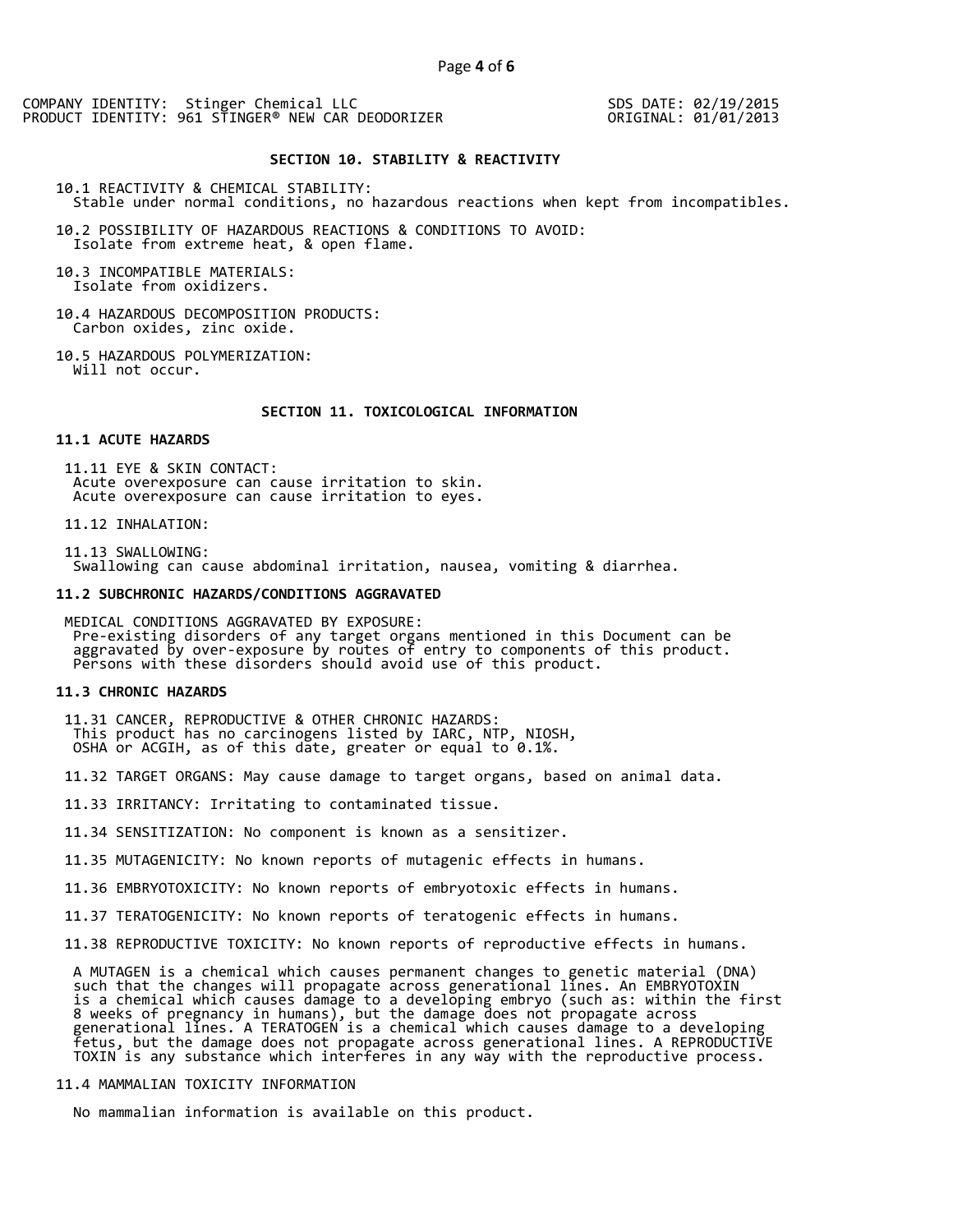COMPANY IDENTITY: Stinger Chemical LLC PRODUCT IDENTITY: 961 STINGER® NEW CAR DEODORIZER

SDS DATE: 02/19/2015 ORIGINAL: 01/01/2013

#### **SECTION 12. ECOLOGICAL INFORMATION**

#### **12.1 ALL WORK PRACTICES MUST BE AIMED AT ELIMINATING ENVIRONMENTAL CONTAMINATION.**

12.2 EFFECT OF MATERIAL ON PLANTS AND ANIMALS: This product may be harmful or fatal to plant and animal life if released into the environment. Refer to Section 11 (Toxicological Information) for further data on the effects of this product's components on test animals.

12.3 EFFECT OF MATERIAL ON AQUATIC LIFE: No aquatic environmental information is available on this product.

12.4 MOBILITY IN SOIL This material is a mobile liquid.

12.5 DEGRADABILITY This product is completely biodegradable.

12.6 ACCUMULATION Bioaccumulation of this product has not been determined.

#### **SECTION 13. DISPOSAL CONSIDERATIONS**

Processing, use or contamination may change the waste disposal requirements. Do not dispose of on land, in surface waters, or in storm drains. Waste should be recycled or disposed of in accordance with regulations. Large amounts should be collected for reuse or consigned to licensed waste haulers for disposal. **ALL DISPOSAL MUST BE IN ACCORDANCE WITH ALL FEDERAL, STATE, PROVINCIAL, AND LOCAL REGULATIONS. IF IN DOUBT, CONTACT PROPER AGENCIES.** 

#### **SECTION 14. TRANSPORT INFORMATION**

MARINE POLLUTANT: No DOT/TDG SHIP NAME: Not Regulated DRUM LABEL:<br>IATA / ICAO: IATA / ICAO: Not Regulated<br>IMO / IMDG: Not Regulated Not Regulated EMERGENCY RESPONSE GUIDEBOOK NUMBER: None

## **SECTION 15. REGULATORY INFORMATION**

**15.1 EPA REGULATION: SARA SECTION 311/312 HAZARDS: None Known** 

All components of this product are on the TSCA list. This material contains no known products restricted under SARA Title III, Section 313 in amounts greater or equal to 1%.

**15.2 STATE REGULATIONS:**

 THIS PRODUCT MEETS REQUIREMENTS OF SOUTHERN CALIFORNIA AQMD RULE 443.1 & SIMILAR REGULATIONS

 CALIFORNIA SAFE DRINKING WATER & TOXIC ENFORCEMENT ACT (PROPOSITION 65): This product contains no chemicals known to the State of California to cause cancer or reproductive toxicity.

#### **15.3 INTERNATIONAL REGULATIONS**

 The identified components of this product are listed on the chemical inventories of the following countries: Australia (AICS), Canada (DSL or NDSL), China (IECSC), Europe (EINECS, ELINCS), Japan (METI/CSCL, MHLW/ISHL), South Korea (KECI), New Zealand (NZIoC), Philippines (PICCS), Switzerland (SWISS), Taiwan (NECSI), USA (TSCA).

**15.4 CANADA: WORKPLACE HAZARDOUS MATERIALS INFORMATION SYSTEM (WHMIS)**  D2B: Irritating to skin / eyes.

 This product was classified using the hazard criteria of the Controlled Products Regulations (CPR). This Document contains all information required by the CPR.